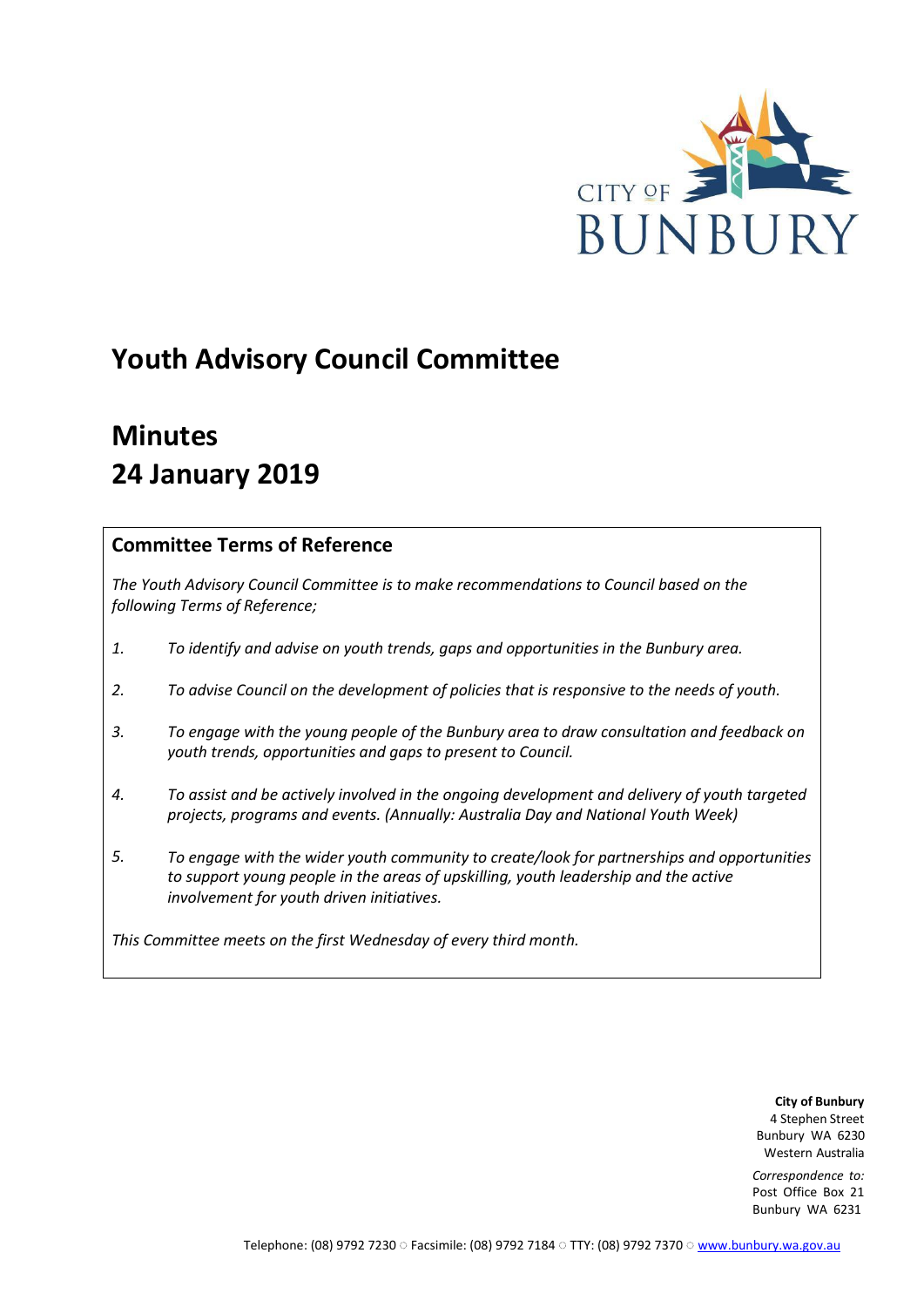# **Table of Contents**

Item No  $\underline{\mathsf{No}}$ 

Page

| 1.  |      |                                                                        |  |
|-----|------|------------------------------------------------------------------------|--|
| 2.  |      |                                                                        |  |
| 3.  |      |                                                                        |  |
| 4.  |      |                                                                        |  |
|     | 4.1  |                                                                        |  |
|     | 4.2  |                                                                        |  |
| 5.  |      |                                                                        |  |
| 6.  |      |                                                                        |  |
| 7.  |      |                                                                        |  |
| 8.  |      |                                                                        |  |
|     | 8.1  |                                                                        |  |
|     | 8.2  |                                                                        |  |
|     | 8.3  |                                                                        |  |
| 9.  |      |                                                                        |  |
| 10. |      |                                                                        |  |
|     | 10.1 |                                                                        |  |
|     | 10.2 |                                                                        |  |
|     | 10.3 | Amendment to Terms of Reference - Youth Advisory Council Committee  12 |  |
|     |      |                                                                        |  |
|     |      |                                                                        |  |
|     | 12.1 |                                                                        |  |
|     | 12.2 |                                                                        |  |
|     |      |                                                                        |  |
| 14. |      |                                                                        |  |
|     |      |                                                                        |  |
|     |      |                                                                        |  |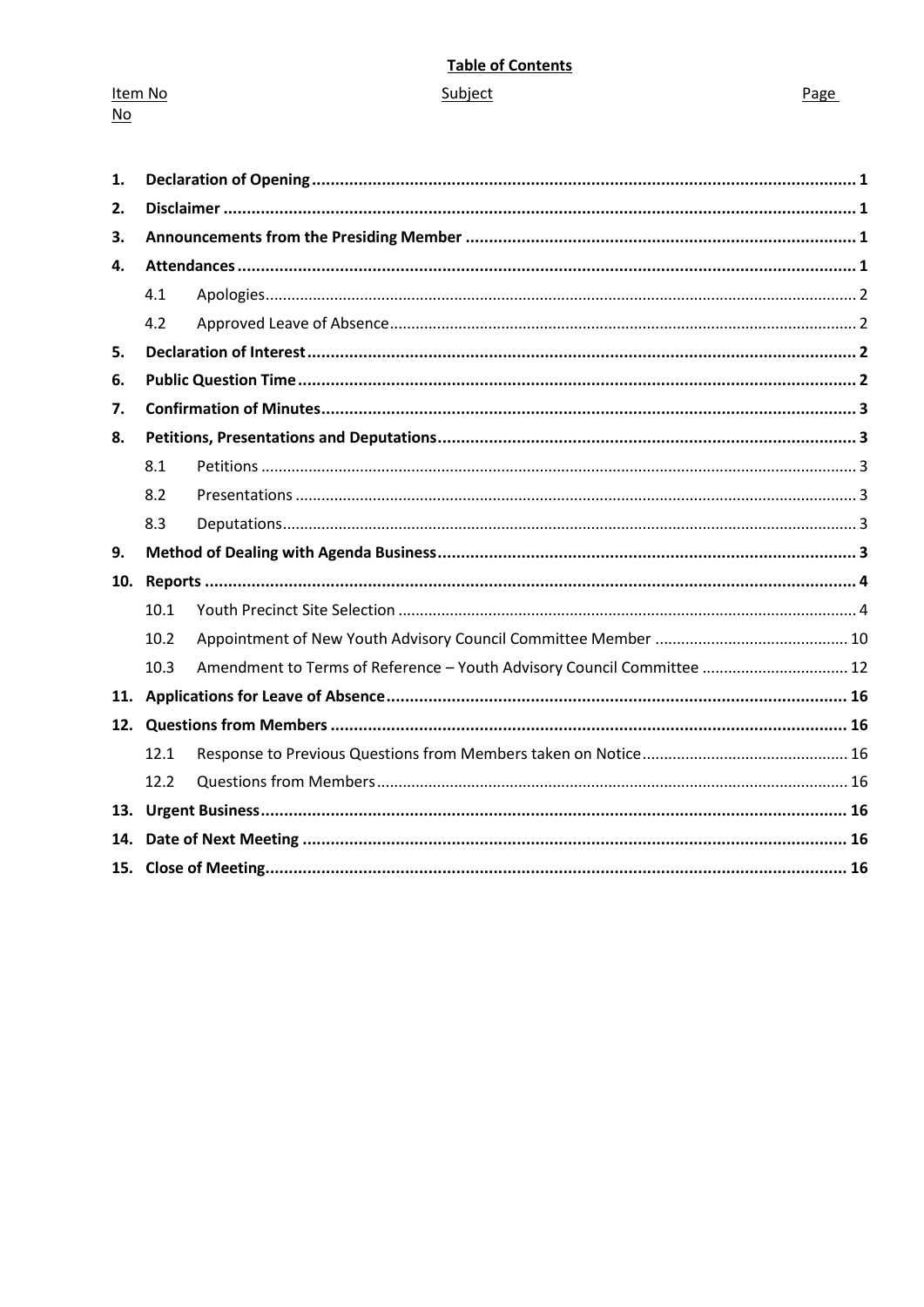# **Youth Advisory Council Committee**

# **Minutes**

# **5 December 2018**

Members of the public to note that recommendations made by this committee are not final and will be subject to adoption (or otherwise) at a future meeting of the Bunbury City Council.

# <span id="page-2-0"></span>**1. Declaration of Opening**

The Youth Mayor declared the meeting open at 4:45pm.

# <span id="page-2-1"></span>**2. Disclaimer**

Not applicable to this committee.

# <span id="page-2-2"></span>**3. Announcements from the Presiding Member**

The Youth Mayor wished everyone a Happy New Year and welcomed everyone back from the break over the Christmas/New Year period.

# <span id="page-2-3"></span>**4. Attendances**

#### *Committee Members:*

| <b>Member Name</b>     | <b>Representing</b>    |
|------------------------|------------------------|
| Bella Burgemeister     | <b>Youth Community</b> |
| Rhiannan Edwards       | <b>Youth Community</b> |
| Natareen Njeri Nganga  | <b>Youth Community</b> |
| Stephen May            | <b>Youth Community</b> |
| <b>Cassidy McGuire</b> | <b>Youth Community</b> |
| Sean Smith             | <b>Youth Community</b> |
| Sean van der Wielen    | <b>Youth Community</b> |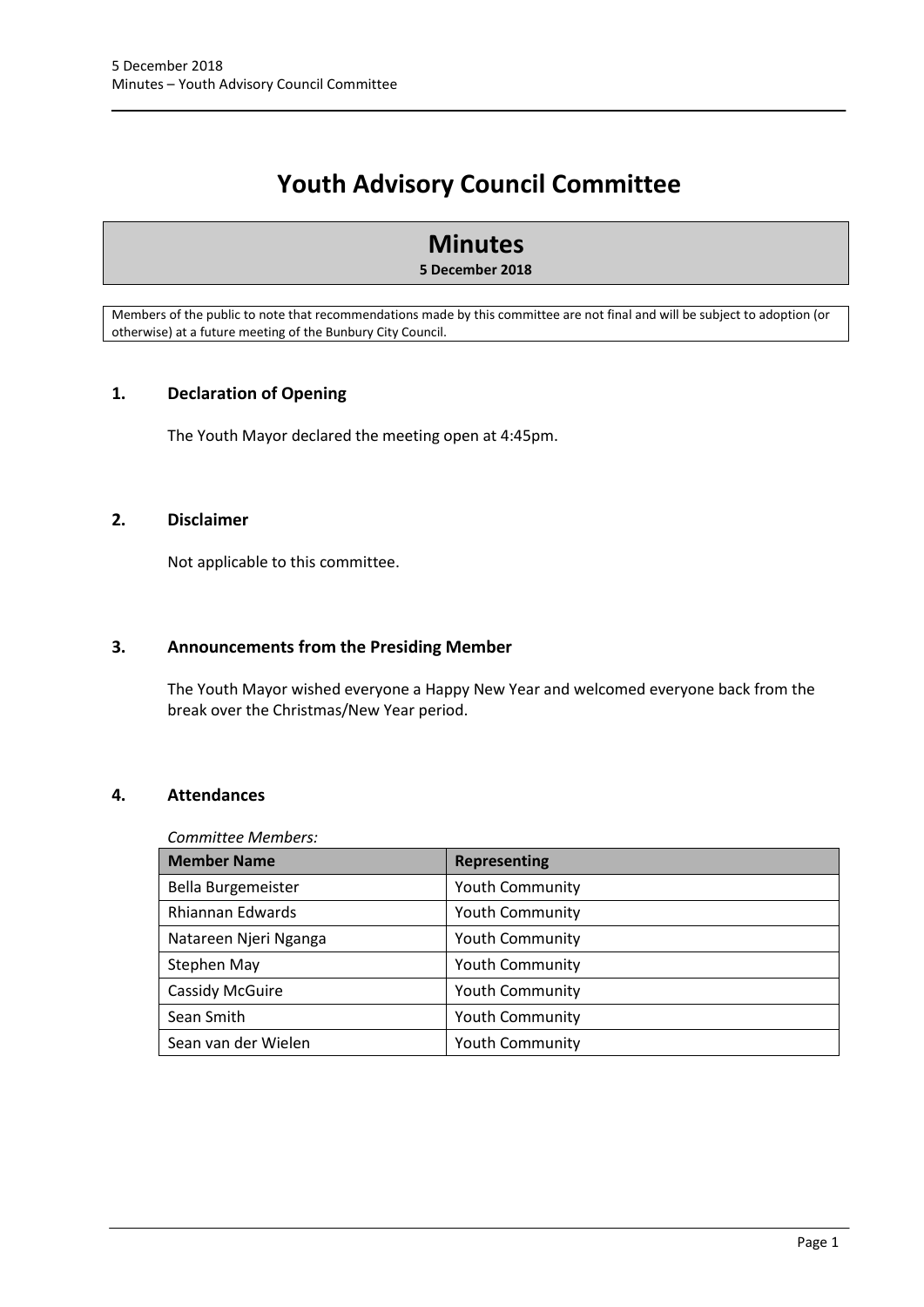# *Ex-officio Members (non-voting):*

| Member Name     | Representing                     |
|-----------------|----------------------------------|
| l Cr Todd Brown | <b>Councillor Representative</b> |
| l Cr Sam Morris | <b>Councillor Representative</b> |

*Support Staff:*

| Name                 | <b>Title</b>                                        |
|----------------------|-----------------------------------------------------|
| Ms Kerry Shaw        | Senior Community Partnerships Officer               |
| Ms Danika Wellington | Community Partnerships Officer - Youth & Activation |

# <span id="page-3-0"></span>**4.1 Apologies**

Dylan Fryer, Georgina Dowd, Isabell Evans, Manager People and Place and Stephanie Addison-Brown, Director Corporate and Community Services were apologies.

Aleczander Barber, Maddison Brunning, Meg Read and Matilda Wilson were absent.

# <span id="page-3-1"></span>**4.2 Approved Leave of Absence**

Nil

# <span id="page-3-2"></span>**5. Declaration of Interest**

Nil

# <span id="page-3-3"></span>**6. Public Question Time**

Nil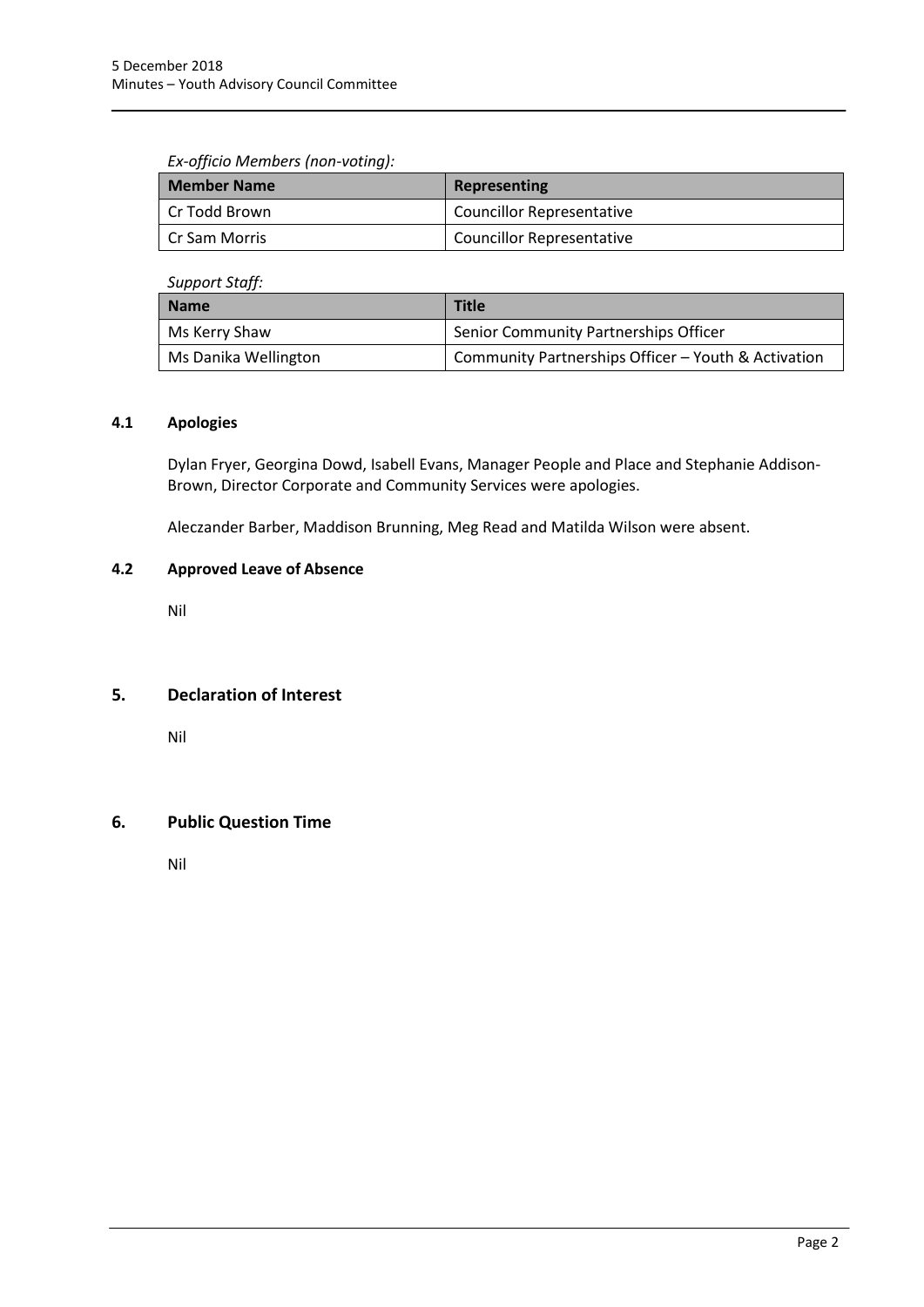# <span id="page-4-0"></span>**7. Confirmation of Minutes**

The Minutes of the meeting of the Youth Advisory Council Committee Meeting held 5 December 2018 have been circulated.

#### **Recommendation**

That the Minutes of the Youth Advisory Council Committee Meeting held 5 December 2018 be confirmed as a true and correct record.

# **Outcome of the Meeting held 24 January 2019**

The recommendation (as printed) was moved Sean van der Wielen, seconded Stephen May.

#### **Committee Decision**

That the Minutes of the Youth Advisory Council Committee Meeting held 5 December 2018 be confirmed as a true and correct record.

#### CARRIED

7 votes "for" / Nil votes "against"

# <span id="page-4-1"></span>**8. Petitions, Presentations and Deputations**

<span id="page-4-2"></span>**8.1 Petitions**

Nil

# <span id="page-4-3"></span>**8.2 Presentations**

Nil

# <span id="page-4-4"></span>**8.3 Deputations**

Nil

# <span id="page-4-5"></span>**9. Method of Dealing with Agenda Business**

Items are dealt with in the order in which they appear.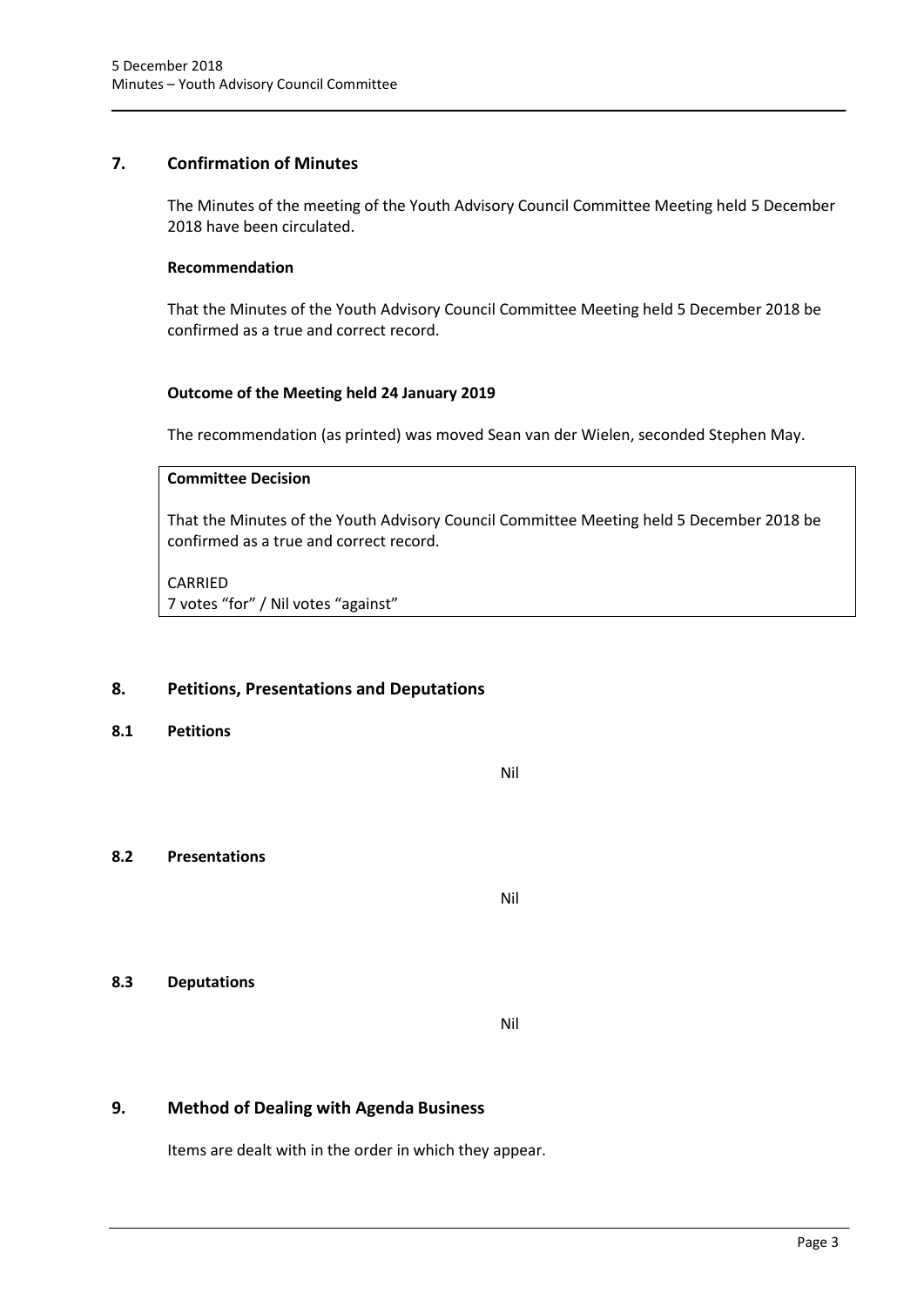# <span id="page-5-0"></span>**10. Reports**

#### <span id="page-5-1"></span>**10.1 Youth Precinct Site Selection**

| <b>Applicant/Proponent:</b> | Internal                                                    |  |  |
|-----------------------------|-------------------------------------------------------------|--|--|
| <b>Responsible Officer:</b> | Danika Wellington, Community Partnerships Officer - Youth & |  |  |
|                             | Activation                                                  |  |  |
| <b>Responsible Manager:</b> | Isabell Evans, Manager People and Place                     |  |  |
| <b>Executive:</b>           | Stephanie Addison-Brown, Director Corporate and Community   |  |  |
|                             | <b>Services</b>                                             |  |  |
| <b>Authority/Discretion</b> | Review<br>Advocacy                                          |  |  |
|                             | ⊠<br>Executive/Strategic<br>Quasi-Judicial                  |  |  |
|                             | Legislative<br><b>Information Purposes</b>                  |  |  |
| <b>Attachments:</b>         | Appendix 1: Social Pinpoint summary map                     |  |  |

#### **Summary**

A site selection process for a Youth Precinct has been completed through online community consultation and a site selection working group. A recommended site for the Youth Precinct is now presented to the Youth Advisory Council Committee (YAC) for their consideration.

#### **Executive Recommendation**

That the Youth Advisory Council Committee:

- 1. Endorse Luciana Park as the most suitable and preferred location for a new Youth Precinct;
- 2. Recommend that Council endorse Luciana Park as the most suitable and preferred location for a new Youth Precinct subject to a period of public comment of no less than fourteen (14) days;
- 3. Request that Council select the Youth Advisory Council Committee as the steering group for additional community engagement relating to the Youth Precinct;
- 4. Endorse **Endorse Endorse Endorse END** as the representative who will present the deputation on the matter when it is referred to Council.

*Voting Requirement: Simple Majority* 

#### **Strategic Relevance**

Theme 1 Our community and culture

Goal A safe, healthy and cohesive community, with a rich cultural life, and support social environment.

Objective 1.2 An active community, able to access a wide range of sporting, recreation and leisure options.

Objective 1.6 A community that provides for the particular needs of the young and the old.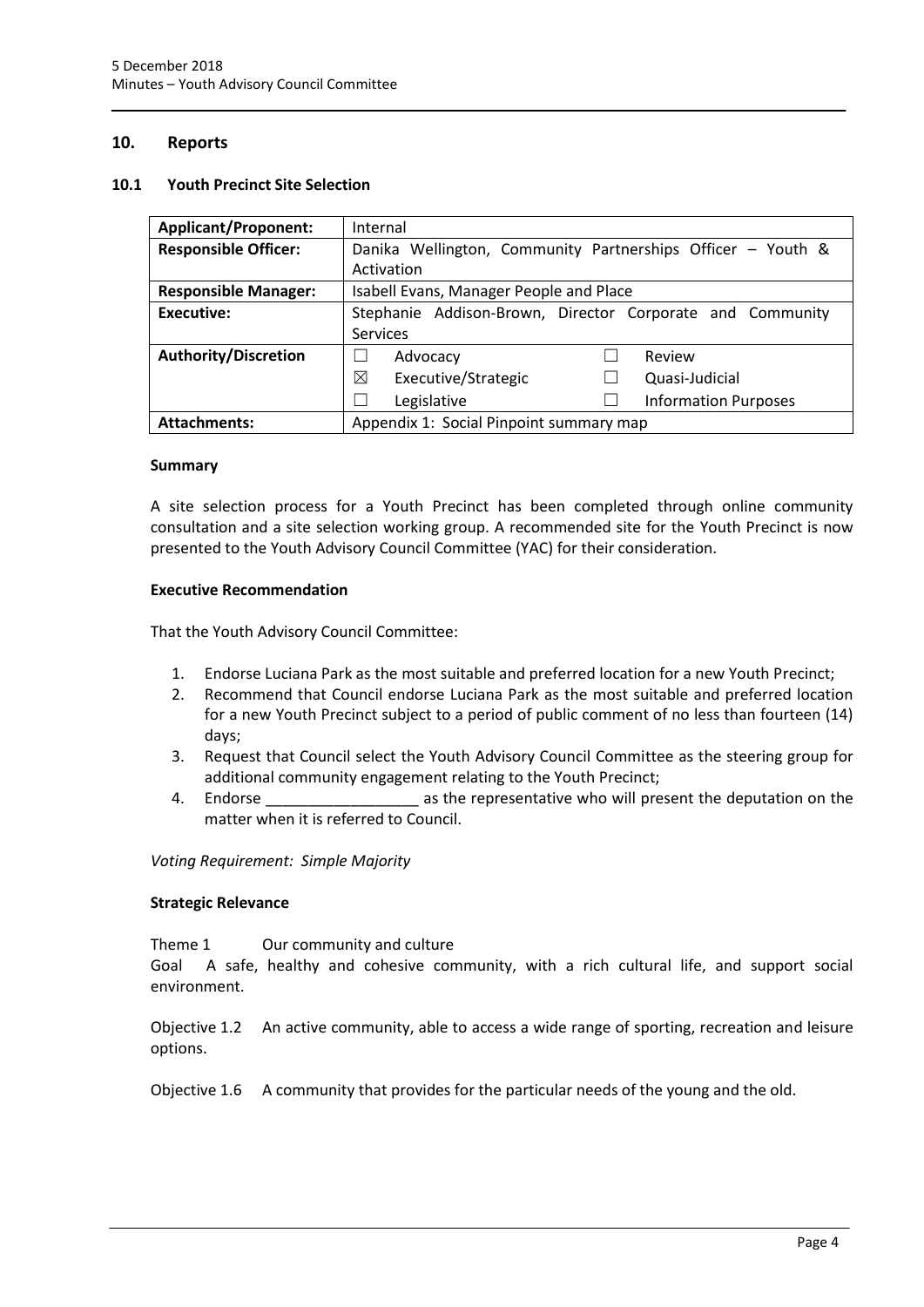#### **Background**

Following community Advocacy, Council at its meeting held 3 April 2018 Decided (96/18): "*Council supports the planning and community consultation elements of the proposed new skate park and considers an allocation of \$50,000 during 18/19 budget deliberations."* This funding (PR-4603) was adopted as part of the budget at the Special Council Meeting held 26 June 2018.

A Youth Precinct theme emerged from the CBD Planning Forum held at the Bunbury Regional Entertainment Centre on 18 July 2018, where the theme gathered more than 10% of the total feedback received. Responses relating to this theme included ideas such as youth centres, playgrounds, water playgrounds and the most common suggestion of the construction of a skate park. Some comments included potential locations within their feedback, with the Leschenault Inlet being the most common location proposed.

Prior to undertaking a concept design tendering process, a site selection process has been undertaken. This involved a period of community consultation from 1 to 31 October 2018 whereby feedback was accepted via an interactive map on the City's Social Pinpoint online engagement portal.

At the completion of the consultation period, 177 map pins were recorded with 426 individual engagements. Based on the results, six key areas were identified:

- 1. Luciana Park (86 pins);
- 2. Back Beach (20 pins);
- 3. Existing Skate Park (19 pins);
- 4. Koombana Bay (14 pins);
- 5. Hay Park (9 pins); and
- 6. Bicentennial Square/Bunbury Visitor Centre (7 pins).

A working group was then established to assess the feasibility of the top-rated six sites, comprising of the following:

- One (1) community representative from the Bunbury Needs a New Skatepark Committee;
- Two (2) Youth Advisory Council Committee members; and
- Three City of Bunbury staff.

The working group undertook site assessments of the abovementioned six sites considering key selection criteria to ensure the success of the future location of a Youth Precinct.

The various criteria considered as part of the site assessment matrix explored spatial/physical restrictions, transport/movement, visibility/safety, amenities/comfort, impact on surrounding environment, land use conflict, and context/activation. Each member of the working group rated each site against the criteria, which was weighted according to relevance, and then a final score enabled each location to be ranked against one another based on the average of each respondents score for the potential sites. The results from the working group site assessment of the six sites against key criteria are as follows:

| <b>Potential Sites</b>                              | Percentage (average) | Rank                     |
|-----------------------------------------------------|----------------------|--------------------------|
| Site 1 - Luciana Park                               | 75%                  | 1 <sup>st</sup>          |
| Site 2 – Back Beach                                 | 71%                  | $2^{\text{rd}}$          |
| Site 3 – Existing Skate Park                        | 54%                  | $\mathbf{r}$<br>(tie)    |
| Site 4 - Koombana Bay                               | 66%                  | $4^{\text{th}}$          |
| Site 5 - Hay Park                                   | 54%                  | Է <sup>tr</sup><br>(tie) |
| Site 6 - Bicentennial Square/Bunbury Visitor Centre | 72%                  | 2 <sup>nd</sup>          |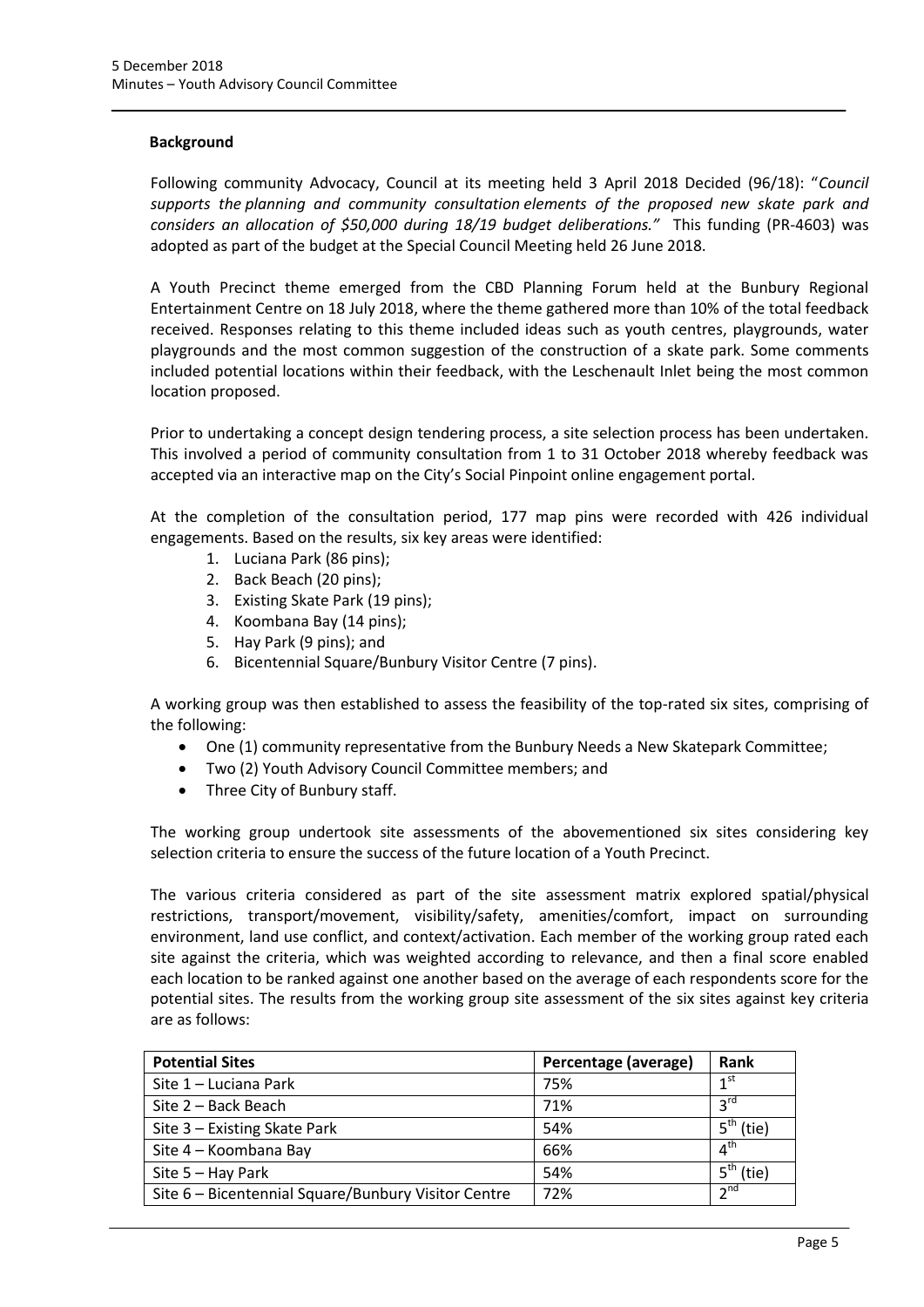# **Council Policy Compliance**

Not applicable

#### **Legislative Compliance**

*Local Government Act 1995* 

# **Officer Comments**

Sites 3, 4 and 5 scored lower as a result of several factors including size (i.e. not large to cater for a Youth Precinct), loss of vegetation, trees and open space, poor accessibility and distance from public transport. These factors were similar across all responses. Given the above results for Site 3 – Existing Skate Park, Site 4 – Koombana Bay and Site 5 – Hay Park, and the Social Pinpoint consultation findings, it is recommended that these sites are not selected for a Youth Precinct.

Of the six sites assessed, the top three sites scored similarly (between 71% - 75%), which was due to their close proximity to the CBD, public transport, desirability and amenities. Luciana Park scored higher than Back Beach and Bicentennial Square/Bunbury Visitor Centre due to its size and having minimal impact on its surrounding environment/uses. This is likely due to the site currently being vacant and unused.

The Bunbury Visitor Centre site includes the former Bunbury Railway Station building which is of State Heritage significance and as such may pose as a limitation for the design of the Youth Precinct given compatibility of a skate park and the need to conserve the heritage significance of the site.

Luciana Park ranked first as the most suitable location for the Youth Precinct with a rating of 75%. Luciana Park was also identified by a large number of community respondents in the Social Pinpoint consultation with 86 pins on the site.

Locating the Youth Precinct in this location will complement existing development (Grand Cinemas, Time Zone, retail outlets and Koombana Bay), existing activity (major exercise/activity route) and future development (Bunbury Water Splash Park), and activate a mostly unused large space. The large site can easily cater for a Youth Precinct, whilst being set back from major roads and retaining areas of green open space. The site also provides abundant space for large events and crowds. Luciana Park is located on the corner of Koombana Drive and Blair Street with footpaths traversing the site, which significantly increases passive surveillance from passing traffic, pedestrians and promotes the site to visitors as an arrival statement into the Bunbury CBD. The existing path network enables good accessibility for active transportation (walking, cycling and skateboarding/scootering), in addition to the site being within walking distance of the Bunbury Bus Station, Centrepoint Shopping Centre and Victoria Street.

Luciana Park is Crown land vested in the City of Bunbury for the purposes of Recreation and Foreshore Management (Lot 681 Koombana Drive).The site is reserved as 'Regional Open Space' under the Greater Bunbury Region Scheme which is reserved under the Scheme for the following purpose:

*To protect the natural environment, provide recreational opportunities and safeguard important landscapes and provide for public access.*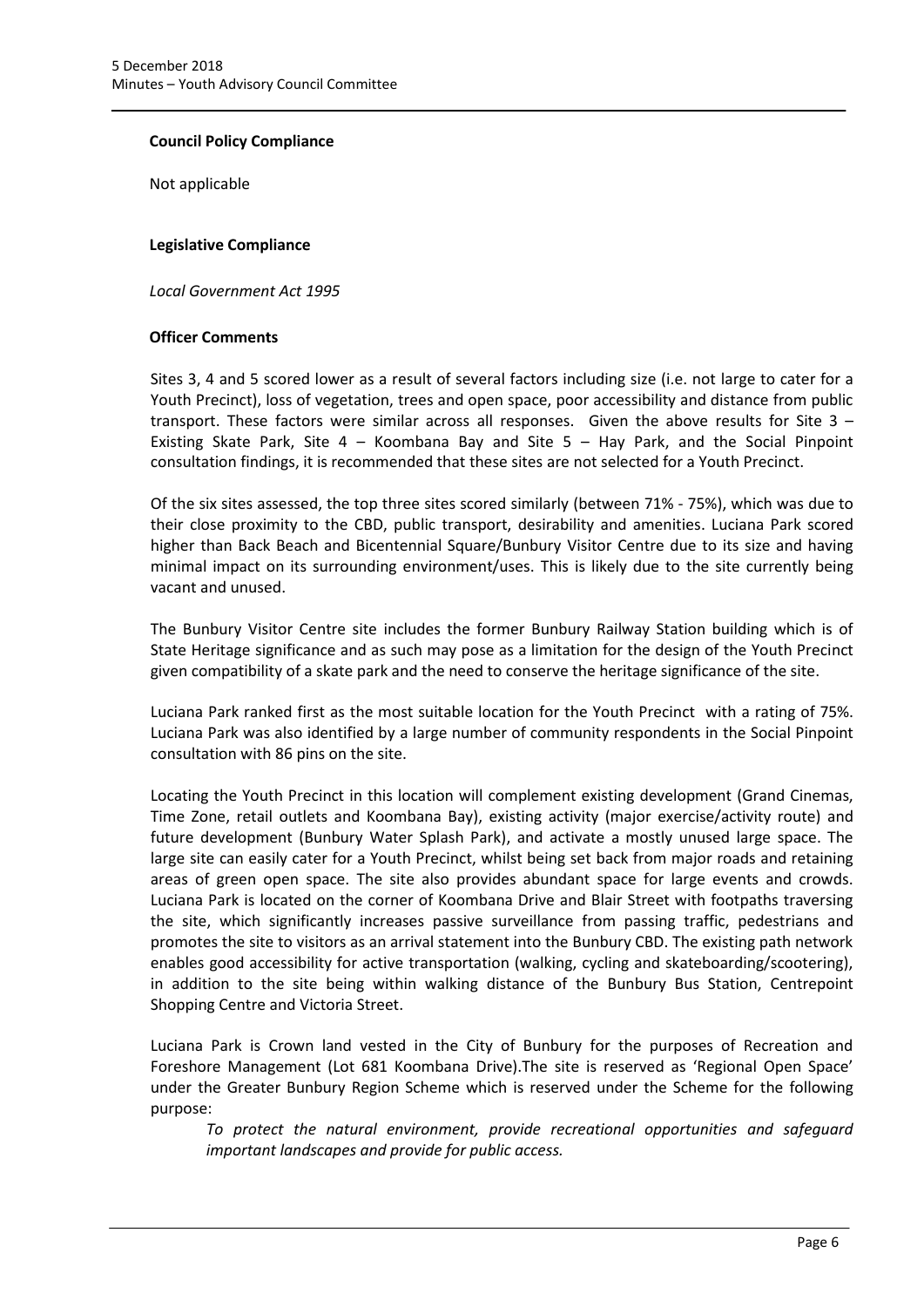At a Special Electors Meeting held 19 June 2008 Council was presented with a motion on notice from the Save our Shores group regarding community opposition to Landcorp's proposed Eastside Precinct Structure Plan as an amendment to the Greater Bunbury Region Scheme. The group were particularly concerned with the proposed rezoning of Luciana Park from Regional Open Space to Regional Centre and the associated development implications. Following the establishment of a Bunbury Waterfront Project Taskforce and additional community consultation in June 2011, the Taskforce resolved not to proceed with the amendment and Luciana Park remained as Regional Open Space.

Luciana Park is within the Leschenault Inlet Master Plan (LIMP) that has been endorsed by the Western Australian Planning Commission as a Management Plan under Clause 25(f)(v) of the Greater Bunbury Region Scheme in May 2014. The LIMP identifies portion of Luciana Park as water playground and café. However, the City of Bunbury has identified Lot 3002 Lyons Cove for the future development of a Water Splash Park, which enables the use of Luciana Park for a Youth Precinct. Given the above, it is considered that a Youth Precinct at Luciana Park is consistent with the relevant planning instruments and purpose of the reserve.

Limitations identified for Luciana Park through the site assessment included the lack of existing amenities (i.e. toilet block, shelter, shade, seating and drink fountains). Trees and the installation of shade structures will need to be considered, in addition to other amenities. It was also noted that an improved pedestrian crossing across Blair Street would need to be explored to improve pedestrian safety and access to the site. Luciana Park is intermittently used for large events including The Great Moscow Circus and Bunbury 4WD, Boating and Camping Expo, and therefore alternative locations would need to be identified for these events. Should Luciana Park be endorsed as the preferred site, the Youth Precinct would be required to be closed for the City's Australia Day Skyfest Celebrations event as the City's fireworks contractors launch from this site. It is also important to note that the area is well used for sporting events and general exercise purposes as part of the Leschenault Inlet circuit and as such it is recommended that any concept design retain this accessibility.

Based on the outcomes of the Social Pinpoint consultation, working group site assessment and internal discussions, the location for a new Youth Precinct at Luciana Park represents the most suitable option. Luciana Park will provide a regional destination for all ages and abilities, attract locals and visitors into the Bunbury CBD and provide a place of social and recreation interaction. It is therefore recommended that Luciana Park is the most appropriate, preferred and community accepted location for a new Youth Precinct.

Subject to endorsement of the recommended site, a tendering process will need to be undertaken for the next steps of the project to include further community consultation and concept designs. It must be noted that Council is yet to allocate funds for the construction and implementation of a Youth Precinct.

Whilst PR-4603 includes the term 'skate park' in its title, in consultation with the Youth Advisory Council the project is publicly being termed as a Youth Precinct to reflect terms used at other similar developments such as Margaret River, Busselton and Geraldton's youth precincts.

# **Analysis of Financial and Budget Implications**

\$50,000 is allocated in Council's 2018/19 budget for PR-4603 Implement planning and community consultation for a proposed new skate park.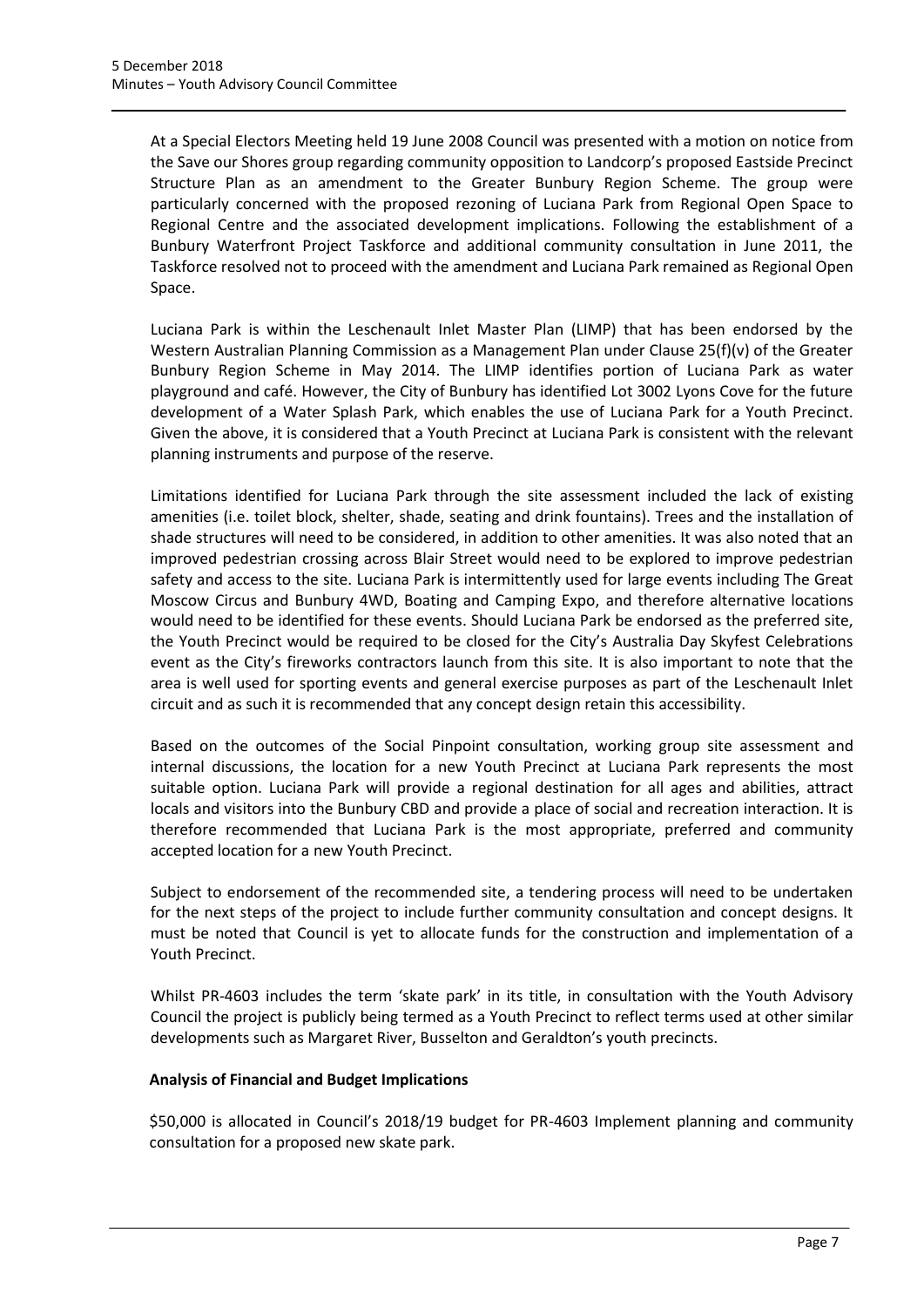\$100,000 is allocated in Council's 2018/19 budget for PR-4631 Develop business cases for future capital works. At their meeting held 13 November 2018 Council endorsed a Youth Precinct/Skate Park as one of five key major projects to utilise the abovementioned funding to develop a business case for.

Currently no funds have been allocated for the construction of a Youth Precinct.

# **Community Consultation**

Community consultation was undertaken via the City's Social Pinpoint online engagement portal from 1 – 31 October 2018. Whilst young people and users of the existing stake park were targeted, the consultation process was open to the whole community.

Further community engagement will be carried out during the concept design stage of this project.

#### **Councillor/Officer Consultation**

Councillors Brown and Morris sit on the Youth Advisory Council Committee and are aware of this report.

#### **Applicant Consultation**

Not applicable.

#### **Outcome of the Meeting held 24 January 2019**

Part 1, 2 and 3 of the recommendation (as printed) was moved Cassidy McGuire, seconded Bella Burgemeister.

- *1. Endorse Luciana Park as the most suitable and preferred location for a new Youth Precinct;*
- *2. Recommend that Council endorse Luciana Park as the most suitable and preferred location for a new Youth Precinct subject to a period of public comment of no less than fourteen (14) days;*
- *3. Request that Council select the Youth Advisory Council Committee as the steering group for additional community engagement relating to the Youth Precinct;*

The Youth Mayor moved the recommendation and it was CARRIED 7 votes "for", Nil votes "against".

Youth Mayor Sean Smith nominated himself as the representative in Part 4, seconded by Rhiannan Edwards:

*4. Endorse \_\_\_\_\_\_\_\_\_\_\_\_\_\_\_\_\_\_ as the representative who will present the deputation on the matter when it is referred to Council.*

The Youth Mayor moved the amendment and it was CARRIED 7 votes "for", Nil votes "against".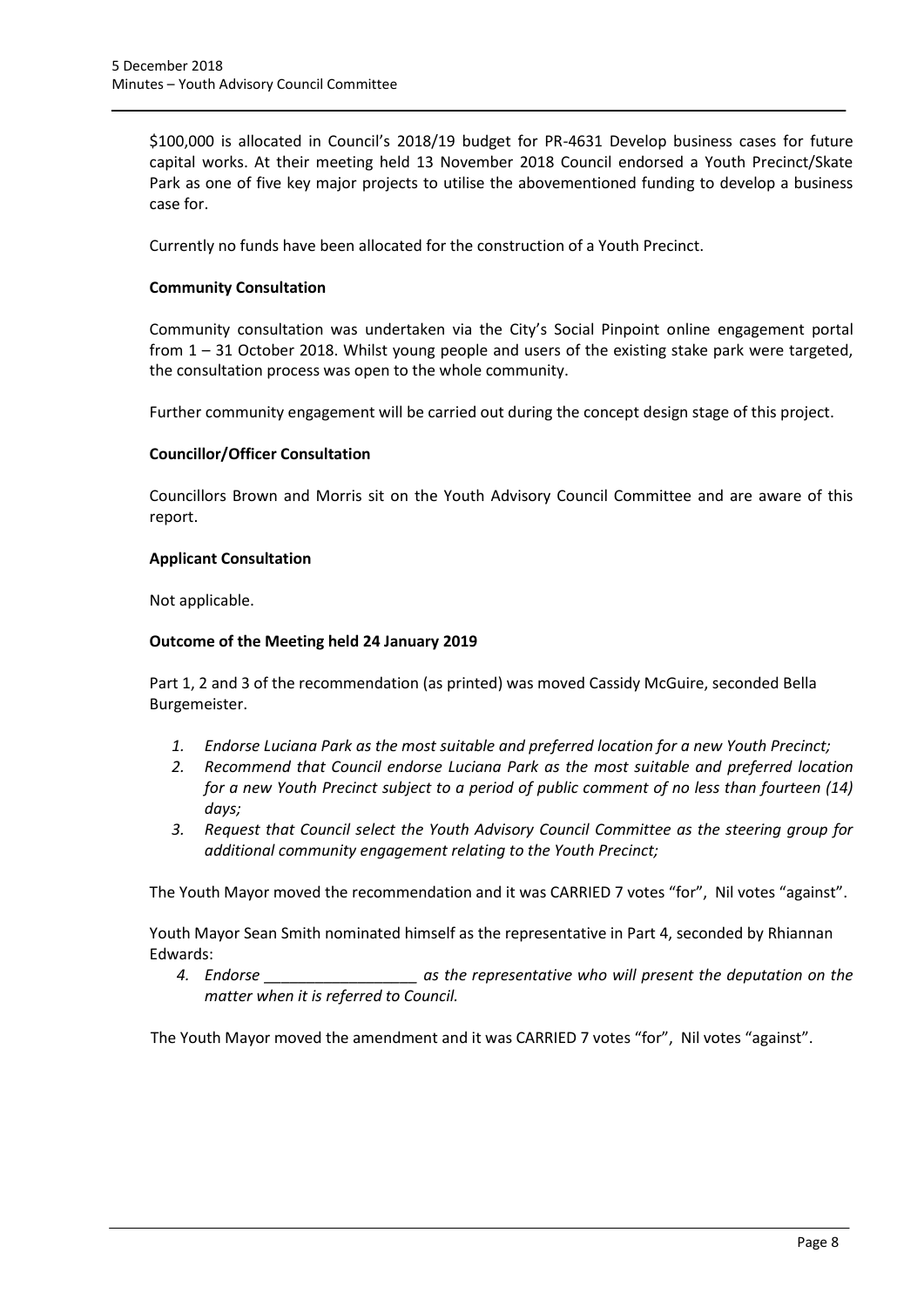# **Committee Decision**

That the Youth Advisory Council Committee:

- 1. Endorse Luciana Park as the most suitable and preferred location for a new Youth Precinct;
- 2. Recommend that Council endorse Luciana Park as the most suitable and preferred location for a new Youth Precinct subject to a period of public comment of no less than fourteen (14) days;
- 3. Request that Council select the Youth Advisory Council Committee as the steering group for additional community engagement relating to the Youth Precinct;
- 4. Endorse Sean Smith as the representative who will present the deputation on the matter when it is referred to Council.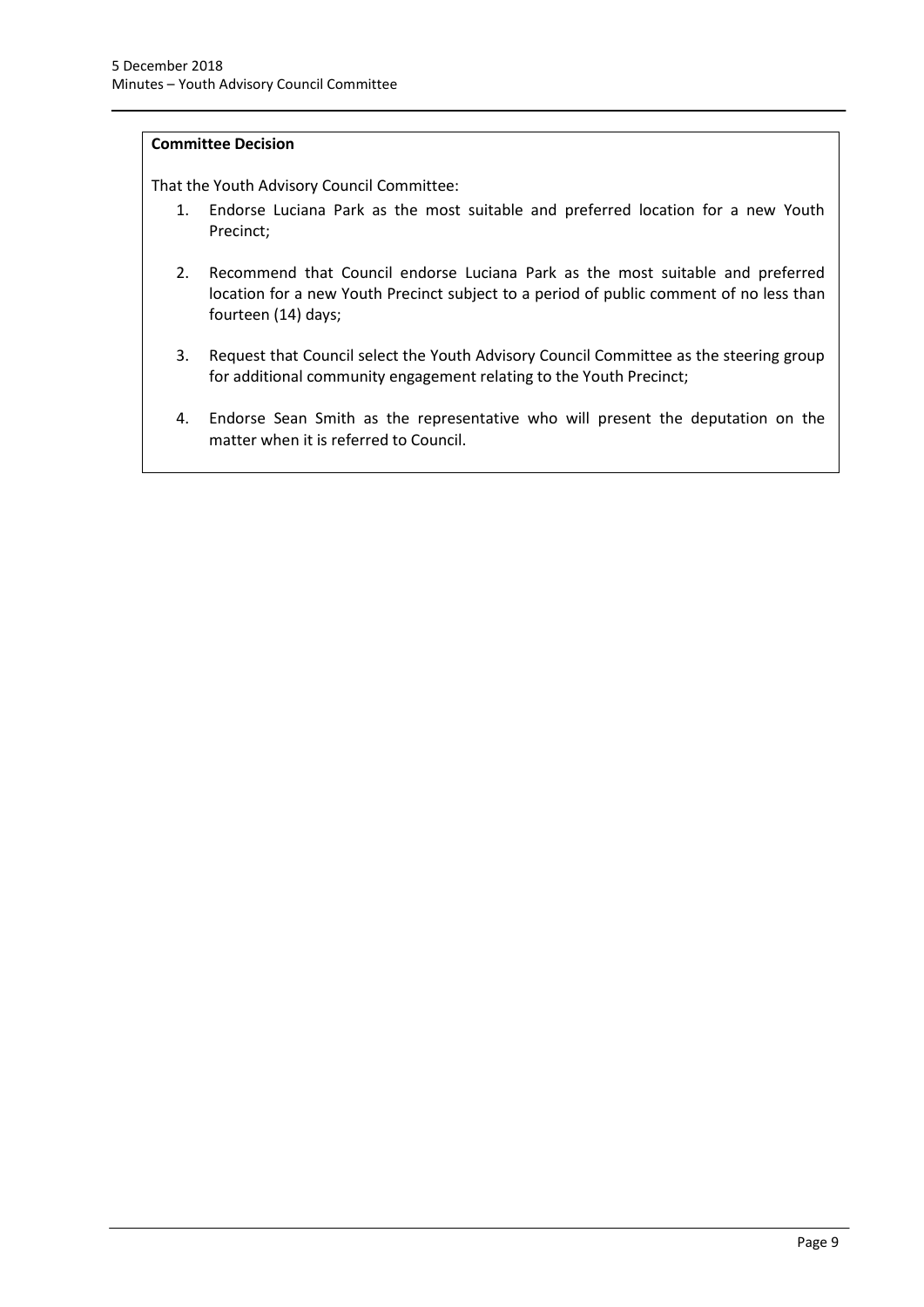# <span id="page-11-0"></span>**10.2 Appointment of New Youth Advisory Council Committee Member**

| <b>Applicant/Proponent:</b> | Internal                                                           |  |  |
|-----------------------------|--------------------------------------------------------------------|--|--|
| <b>Responsible Officer:</b> | Danika Wellington, Community Partnerships Officer - Youth &        |  |  |
|                             | Activation                                                         |  |  |
| <b>Responsible Manager:</b> | Isabell Evans, Manager People & Place                              |  |  |
| Executive:                  | Stephanie Addison-Brown, Director Corporate and Community Services |  |  |
| <b>Authority/Discretion</b> | Advocacy<br>Review                                                 |  |  |
|                             | Executive/Strategic<br>Quasi-Judicial                              |  |  |
|                             | $\boxtimes$<br>Legislative<br><b>Information Purposes</b>          |  |  |
| <b>Attachments:</b>         | CRUSC-1 Appointment of New Youth Advisory Council Committee        |  |  |
|                             | Member                                                             |  |  |

#### **Summary**

This report is presented to the Youth Advisory Council Committee (YAC) to endorse the appointment of Jack Manoni, filling the vacant position following Alex Tombleson's resignation.

#### **Executive Recommendation**

That the Youth Advisory Council Committee endorse the appointment of Jack Manoni to the Committee serve out the remainder of the term, ending in October 2019.

*Voting Requirement: Simple Majority* 

#### **Strategic Relevance**

| Theme 1       | Our community and culture                                                    |
|---------------|------------------------------------------------------------------------------|
| Goal          | A safe, healthy and cohesive community, with a rich cultural life, and       |
|               | supportive social environment.                                               |
| Objective 1.6 | A community that provides for the particular needs of the young and the old. |

#### **Background**

The Youth Advisory Council Committee members were appointed following October 2017 Council Elections. Since this time the Committee has continued to perform its important role providing guidance to the Bunbury City Council on issues affecting the youth of the Bunbury Region.

In late 2018, Alex Tombleson resigned from the YAC Committee. At the 5 December 2018 meeting, the Committee accepted Mr Tombleson's resignation and authorised advertising of the vacant position. The position was to serve the remaining term (ending in October 2018) and was advertised from 18 December 2018 to 7 January 2019.

Jack Manoni was the successful candidate based on a nomination assessment matrix, to which Mr Manoni scored the highest and was therefore deemed the most appropriate applicant.

#### **Council Policy Compliance**

Not applicable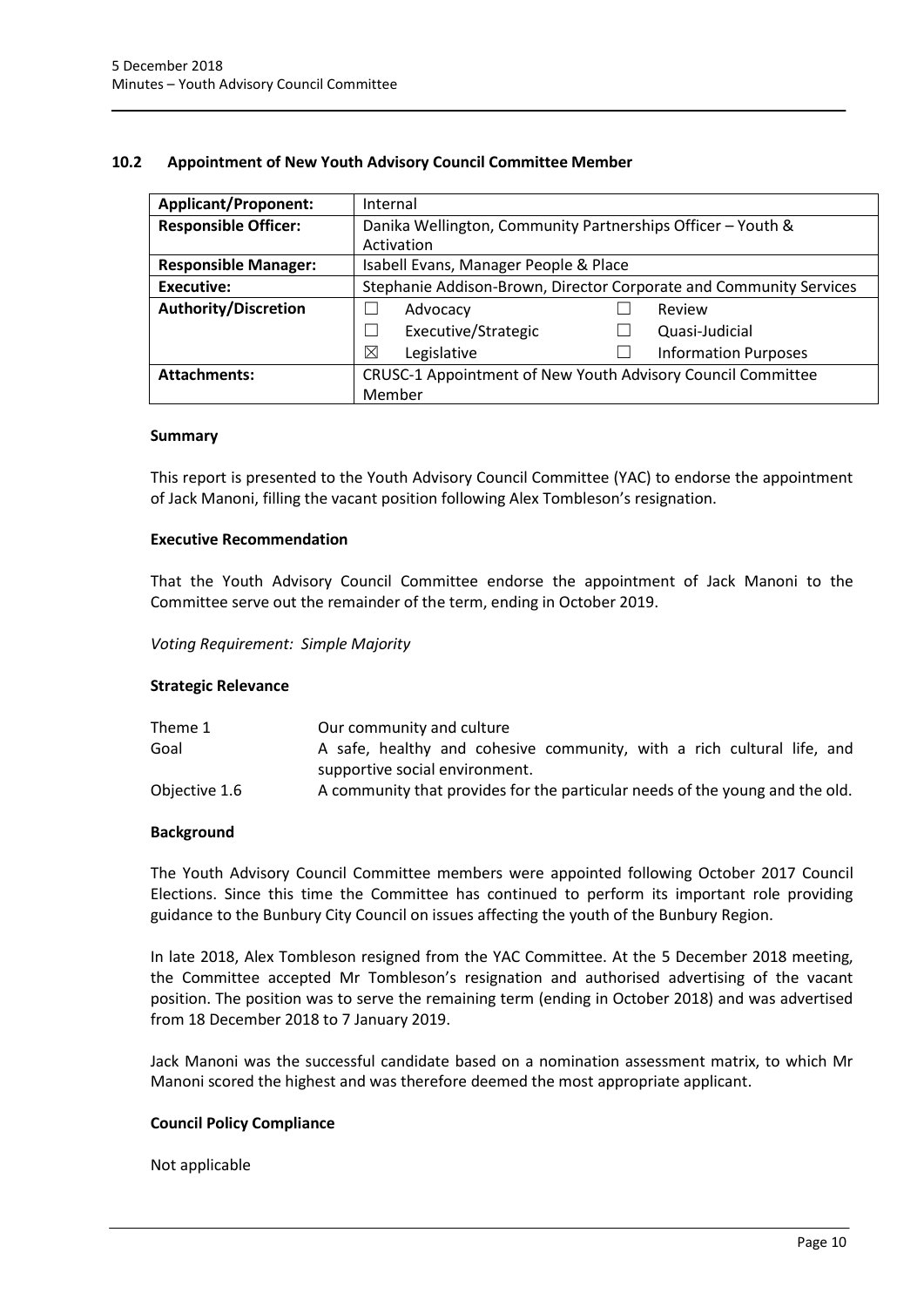#### **Legislative Compliance**

*Local Government Act 1995*

#### **Officer Comments**

Three nominations were received and all nominees would have been positive additions to the YAC Committee.

The successful applicant, Jack Manoni, presented a strong application and was believed to be a valuable addition to the Committee. Mr Manoni presented solid experience and background, including being a former Deputy Mayor of the YAC Committee. He has recently moved back to the South West and expressed a keen interest in becoming a productive member of the Committee, bringing with him a wealth of experience within YAC and the workforce.

# **Analysis of Financial and Budget Implications**

There are no financial or budgetary implications associated with this report.

# **Community Consultation**

Nil

# **Councillor/Officer Consultation**

Nil

# **Applicant Consultation**

Not applicable

# **Outcome of the Meeting held 24 January 2019**

The recommendation (as printed) was moved Stephen May, seconded Sean van der Wielen:

# **Committee Decision**

That the Youth Advisory Council Committee endorse the appointment of Jack Manoni to the Committee serve out the remainder of the term, ending in October 2019.

CARRIED 7 votes "for" / Nil votes "against"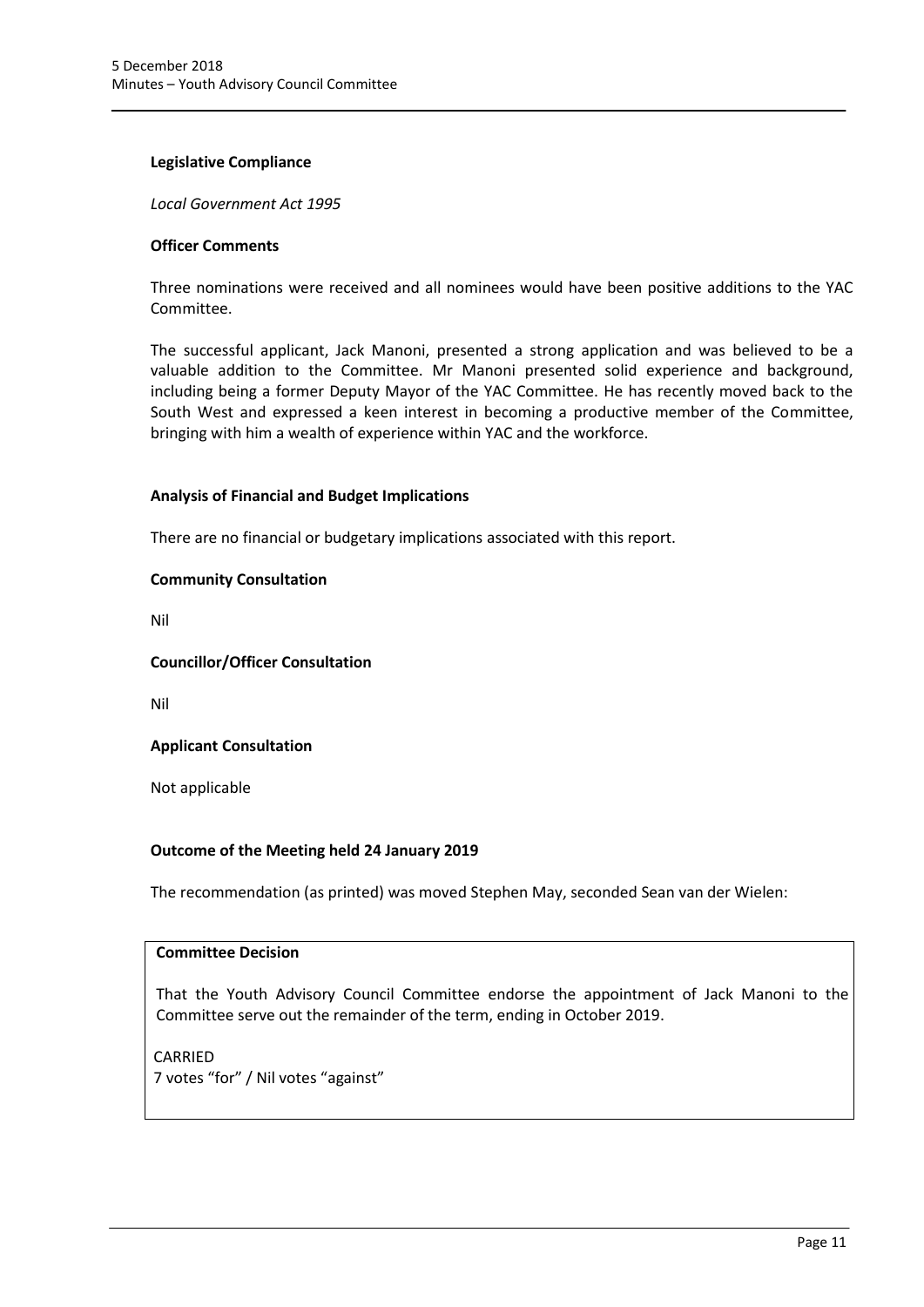#### <span id="page-13-0"></span>**10.3 Amendment to Terms of Reference – Youth Advisory Council Committee**

| <b>Applicant/Proponent:</b>                                          | Danae Cornford                                              |  |  |
|----------------------------------------------------------------------|-------------------------------------------------------------|--|--|
| <b>Responsible Officer:</b>                                          | Danika Wellington, Community Partnerships Officer - Youth & |  |  |
|                                                                      | Activation                                                  |  |  |
| <b>Responsible Manager:</b><br>Isabell Evans, Manager People & Place |                                                             |  |  |
| Executive:                                                           | Stephanie Addison-Brown, Director Corporate and Community   |  |  |
|                                                                      | <b>Services</b>                                             |  |  |
| Authority/Discretion                                                 | Review<br>Advocacy<br>⋉                                     |  |  |
|                                                                      | Executive/Strategic<br>⊠<br>Quasi-Judicial                  |  |  |
|                                                                      | <b>Information Purposes</b><br>Legislative                  |  |  |
| <b>Attachments:</b>                                                  | Nil                                                         |  |  |

#### **Summary**

The purpose of this report is for the Youth Advisory Council Committee (YAC) to consider reviewing the Item 1.2 of the Terms of Reference "*Formation, meetings and general procedures*" for Committee.

#### **Executive Recommendation**

That Committee recommend Council adopt the following general meeting procedures for the Youth Advisory Council:

#### 1. Formation, meetings and general procedures

1.1 The formation and conduct of the Bunbury Youth Advisory Council is to be as determined by the Bunbury City Council in accordance with the requirements of the Local Government Act 1995 and any other statutory requirements e.g. Section 20 of the City of Bunbury Standing Orders Local Law, except the requirement of the Standing Orders in relation to a 'quorum' for the meeting.

1.2 The quorum for the meeting of the committee is set at five voting members of the Youth Advisory Council Committee.

1.3 The term of membership on the committee shall be a two year period with membership reviewed and elections held for new members to coincide with biennial Local Government Elections

1.4 Members shall act in the best interests of the committee and their represented organisation at all times.

1.5 The committee will meet quarterly.

1.6 Committee members will be relieved of the requirement to attend the quarterly meetings by requesting a leave of absence.

1.7 Should a committee member fail to attend two consecutive meetings without a leave of absence or apology, unless the failure was due to a reason approved by the committee, their membership will be ceased subject to ratification of the committee.

*Voting Requirement: Absolute Majority* 

#### **Strategic Relevance**

| Theme 1:      | Our community and culture                                                    |
|---------------|------------------------------------------------------------------------------|
| Goal          | A safe, healthy and cohesive community, with a rich cultural life, and       |
|               | supportive social environment.                                               |
| Objective 1.6 | A community that provides for the particular needs of the young and the old. |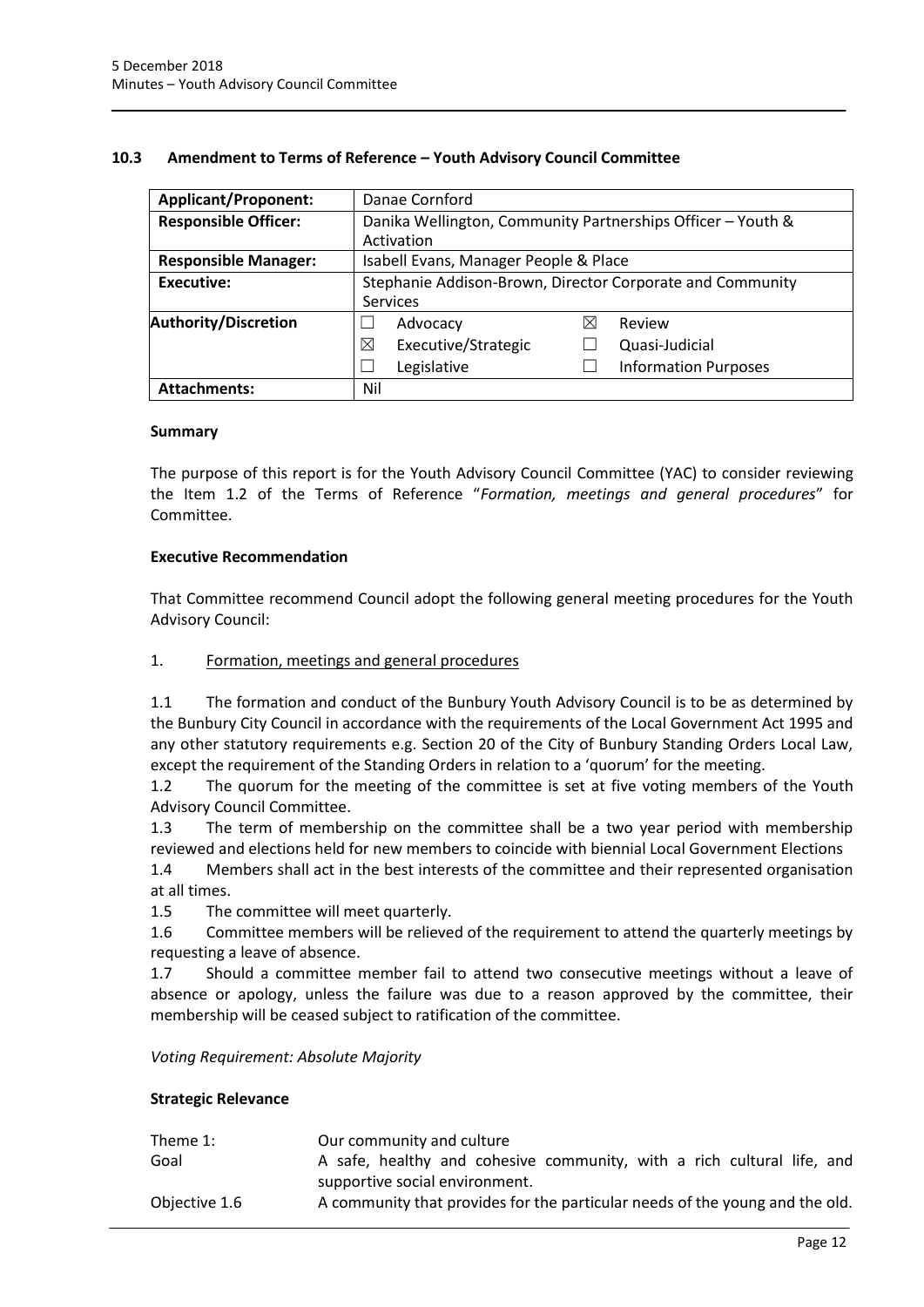#### **Background**

This report proposes the amendment of item 1.2 of the formation, meetings and general procedures, part of Terms of Reference for the Youth Advisory Council Committee.

Due to the commitments of members of the YAC, it has been at times difficult to obtain a quorum. Several members have been unable to attend recent meetings and Officers are currently requesting these members advise their future availability with regard to continuing as a member of the Committee.

It is requested that the quorum be lowered to five (5) voting members as this would more accurately reflect numbers currently attending meetings and be a sufficient representation to make decisions.

#### **Council Policy Compliance**

Not applicable

#### **Legislative Compliance**

*Local Government Act 1995*

#### **Officer Comments**

Clause 5.19 of *the Local Government Act 1995* states:

#### *5.19. Quorum for meetings*

*The quorum for a meeting of a council or committee is at least 50% of the number of offices (whether vacant or not) of member of the council or the committee.* 

This can be amended through a Decision of Council.

In December 2017 the Terms of Reference were amended, reducing the quorum from seven (7) to 50% of the voting committee members.

It has recently been more difficult to obtain a quorum. It is recommended that the Terms of Reference be amended, as follows, in order that the quorum be lowered five (5) voting members.

#### 1. Formation, meetings and general procedures

- 1.1 The formation and conduct of the Bunbury Youth Advisory Council is to be as determined by the Bunbury City Council in accordance with the requirements of the Local Government Act 1995 and any other statutory requirements e.g. Section 20 of the City of Bunbury Standing Orders Local Law, except the requirement of the Standing Orders in relation to a 'quorum' for the meeting.
- 1.2 The quorum for the meeting of the committee is set at 50% of the current offices (whether vacant or not) five (5) voting members of the Youth Advisory Council Committee.
- 1.3 The term of membership on the committee shall be a two year period with membership reviewed and elections held for new members to coincide with biennial Local Government Elections.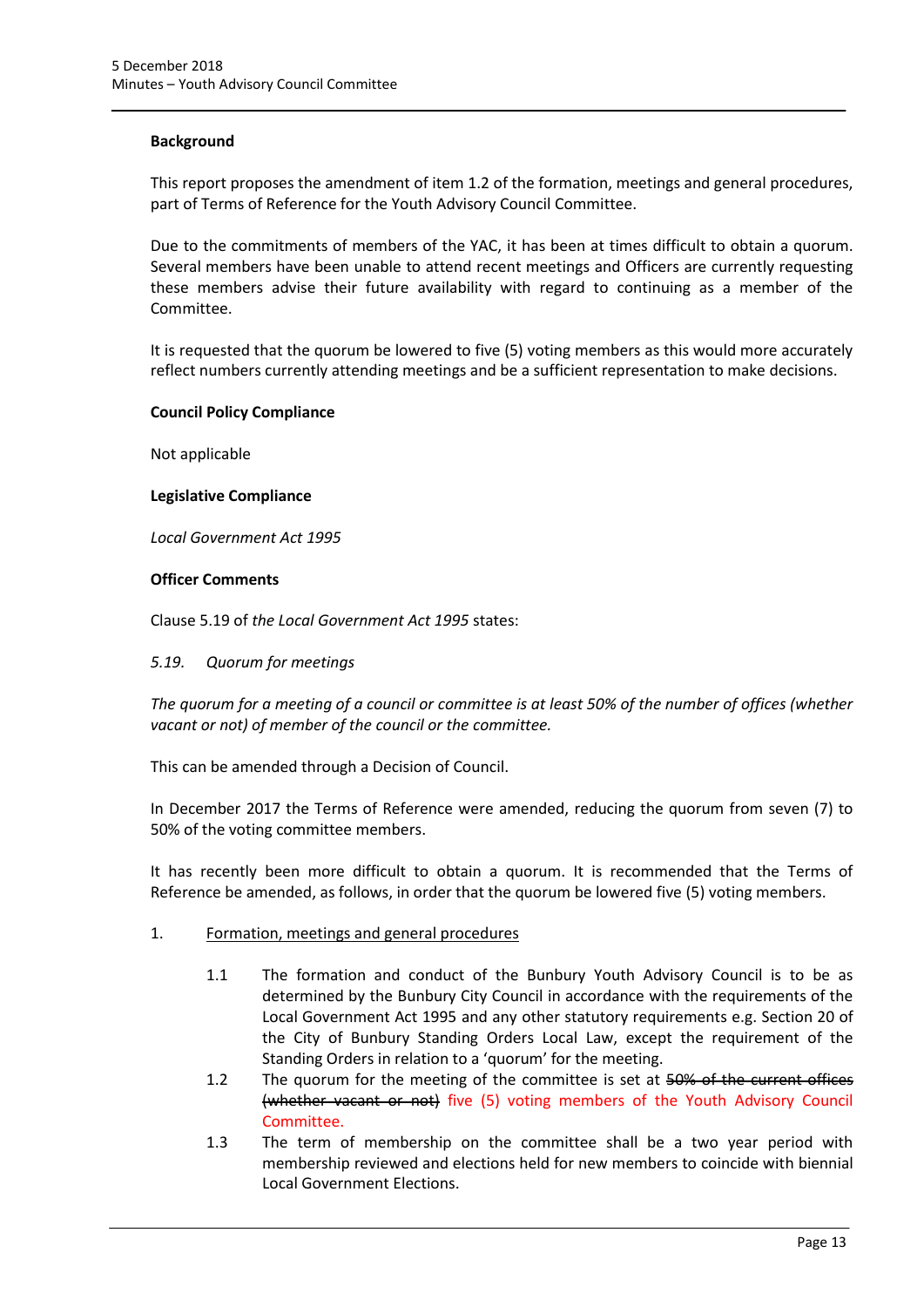- 1.4 Members shall act in the best interests of the committee and their represented organisation at all times.
- 1.5 The committee will meet quarterly.
- 1.6 Committee members will be relieved of the requirement to attend the quarterly meetings by requesting a leave of absence.
- 1.7 Should a committee member fail to attend two consecutive meetings without a leave of absence or apology, unless the failure was due to a reason approved by the committee, their membership will be ceased subject to ratification of the committee.

#### **Analysis of Financial and Budget Implications**

There are no financial or budgetary implications associated with this report.

#### **Community Consultation**

Not applicable

**Councillor/Officer Consultation**

Nil

#### **Applicant Consultation**

Not applicable

#### **Outcome of the Meeting held 24 January 2019**

The recommendation (as printed) was moved Sean van der Wielen, seconded Bella Burgemeister.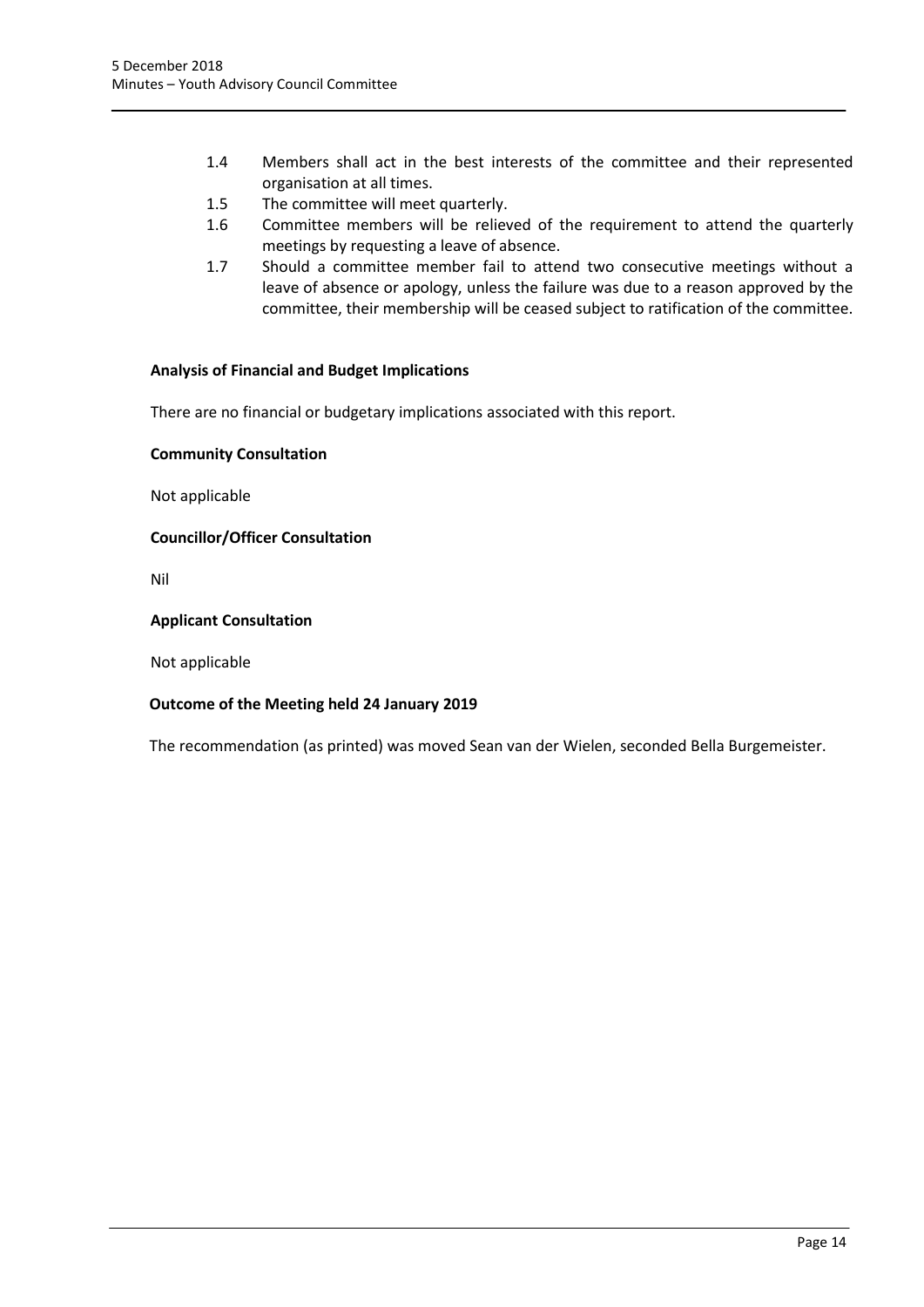#### **Committee Decision**

That Committee recommend Council adopt the following general meeting procedures for the Youth Advisory Council:

- 1. Formation, meetings and general procedures
	- 1.1 The formation and conduct of the Bunbury Youth Advisory Council is to be as determined by the Bunbury City Council in accordance with the requirements of the Local Government Act 1995 and any other statutory requirements e.g. Section 20 of the City of Bunbury Standing Orders Local Law, except the requirement of the Standing Orders in relation to a 'quorum' for the meeting.
	- 1.2 The quorum for the meeting of the committee is set at five voting members of the Youth Advisory Council Committee.
	- 1.3 The term of membership on the committee shall be a two year period with membership reviewed and elections held for new members to coincide with biennial Local Government Elections
	- 1.4 Members shall act in the best interests of the committee and their represented organisation at all times.
	- 1.5 The committee will meet quarterly.
	- 1.6 Committee members will be relieved of the requirement to attend the quarterly meetings by requesting a leave of absence.
	- 1.7 Should a committee member fail to attend two consecutive meetings without a leave of absence or apology, unless the failure was due to a reason approved by the committee, their membership will be ceased subject to ratification of the committee.

# CARRIED

7 votes "for" / Nil votes "against"